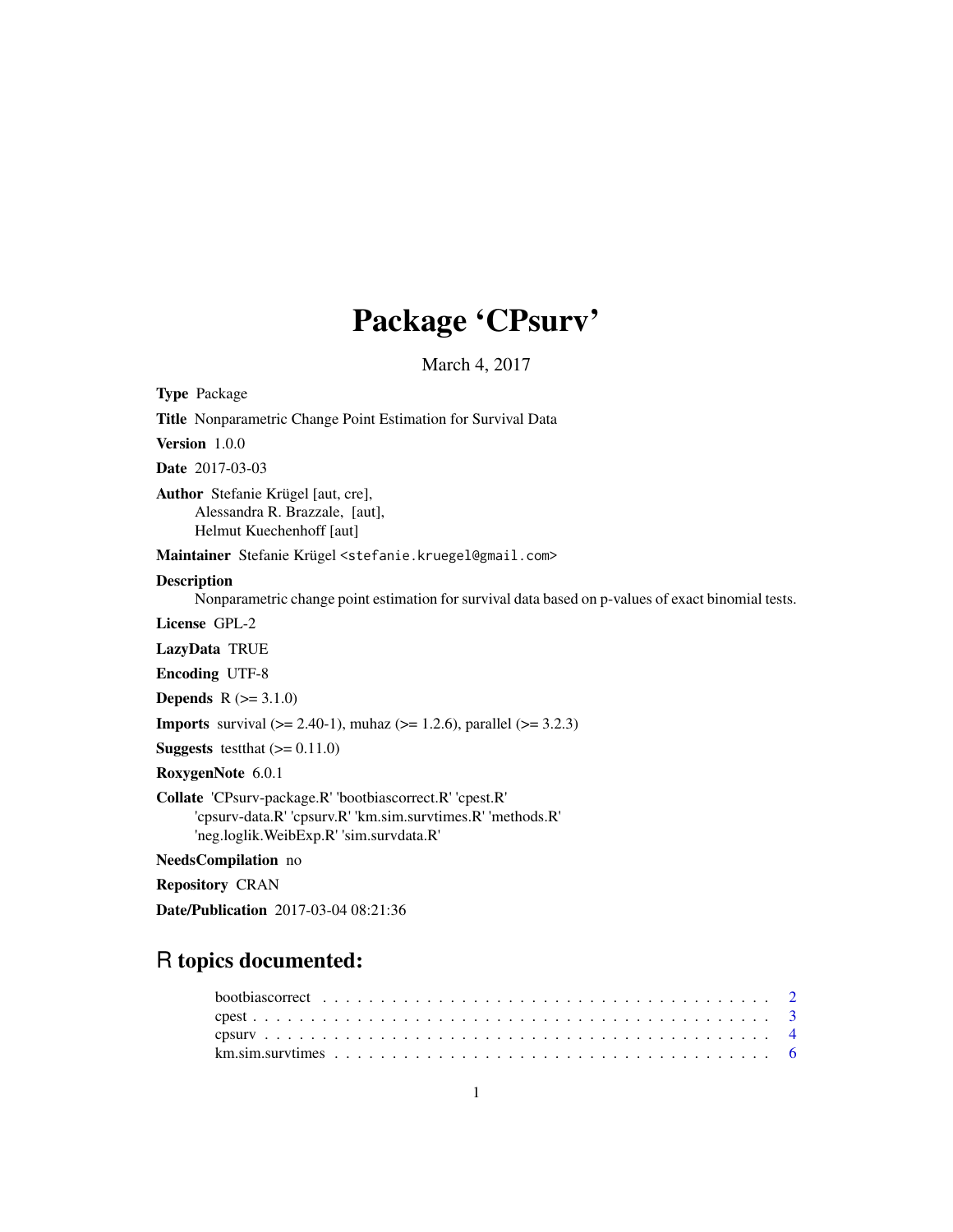#### <span id="page-1-0"></span>2 bootbiascorrect 2

| Index |  |  |  |  |  |  |  |  |  |  |  |  |  |  |  | 12 |
|-------|--|--|--|--|--|--|--|--|--|--|--|--|--|--|--|----|
|       |  |  |  |  |  |  |  |  |  |  |  |  |  |  |  |    |
|       |  |  |  |  |  |  |  |  |  |  |  |  |  |  |  |    |
|       |  |  |  |  |  |  |  |  |  |  |  |  |  |  |  |    |
|       |  |  |  |  |  |  |  |  |  |  |  |  |  |  |  |    |
|       |  |  |  |  |  |  |  |  |  |  |  |  |  |  |  |    |

bootbiascorrect *Implements Bootstrap Bias Correction*

#### Description

Implements Bootstrap Bias Correction

### Usage

```
bootbiascorrect(changeP, time, event, censoring, censpoint, intwd, cpmax, cpmin,
 norm.riskset, B.correct, parametric, times.int, opt.start)
```
### Arguments

| changeP      | Estimated change point.                                                                                                                                                                                                                                                                                                                                                                                               |
|--------------|-----------------------------------------------------------------------------------------------------------------------------------------------------------------------------------------------------------------------------------------------------------------------------------------------------------------------------------------------------------------------------------------------------------------------|
| time         | Numeric vector with survival times.                                                                                                                                                                                                                                                                                                                                                                                   |
| event        | Numeric vector indicating censoring status; $0 =$ alive (censored), $1 =$ dead (un-<br>censored). If missing, all observations are assumed to be uncensored.                                                                                                                                                                                                                                                          |
| censoring    | Type of right-censoring for simulated data on which the bootstrap bias correction<br>is based. Possible types are "random" for <i>random censoring</i> (default), "type1"<br>for Type I censoring or "no" for data without censored observations. Because<br>simulated data should be similar to given data, the censoring type is adapted<br>from vector 'events' if given and argument 'censoring' is ignored than. |
| censpoint    | Point of Type I censoring; if missing, minimum time after which all events are<br>equal to 0 is used. Censpoint is only needed for bootstrap bias correction.                                                                                                                                                                                                                                                         |
| intwd        | Width of intervals into which the time period is split; default is ceiling (cpmax/20).<br>Has to be an integer value.                                                                                                                                                                                                                                                                                                 |
| cpmax        | Upper bound for estimated change point. Time period is split into intervals up<br>to this point. Has to be an integer value.                                                                                                                                                                                                                                                                                          |
| cpmin        | Lower bound for estimated change point; default is cpmin=0. Has to be an<br>integer value.                                                                                                                                                                                                                                                                                                                            |
| norm.riskset | Logical; if TRUE normalized number of units at risk is used within an interval.                                                                                                                                                                                                                                                                                                                                       |
| B.correct    | Number of bootstrap samples for bias correction; defaults to 49.                                                                                                                                                                                                                                                                                                                                                      |
| parametric   | Logical; if TRUE parametric bootstrap bias correction is used (simulation of<br>boostrap samples is based on estimated Weibull parameters); otherwise Kaplan-<br>Meier is used for a nonparametric bootstrap bias correction.                                                                                                                                                                                         |
| times.int    | Logical; if TRUE simulated survival times are integers.                                                                                                                                                                                                                                                                                                                                                               |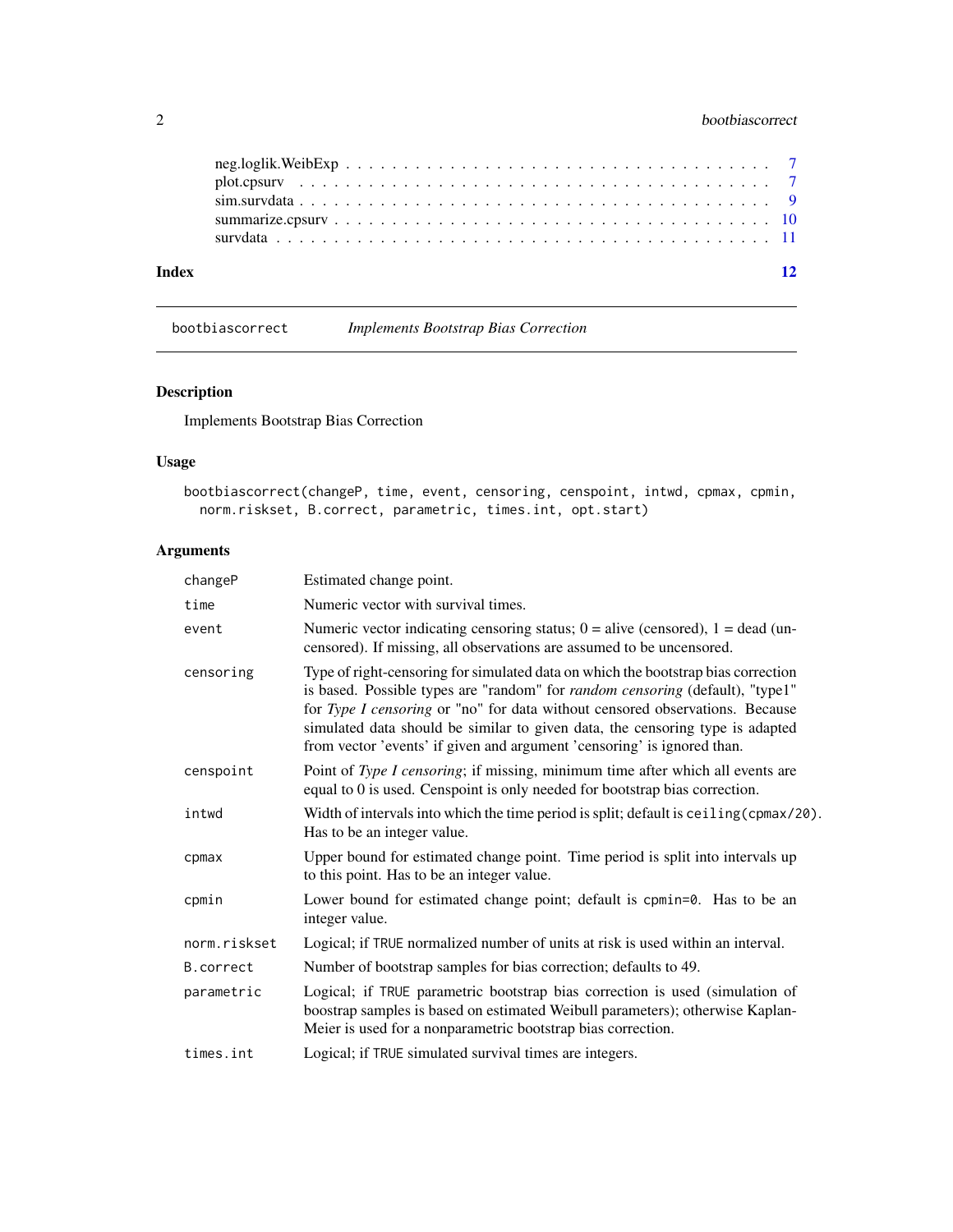#### <span id="page-2-0"></span>cpest 3

#### Value

A list with bias-corrected change point and optional estimated shape and scale parameters of the Weibull distribution.

cpest *Estimates change point using shifted intervals*

#### Description

Shifts intervals iteratively and estimates change point at each step. Final change point is calculated by optimization over all estimations.

#### Usage

cpest(time, event, cpmax, intwd, cpmin, norm.riskset)

#### Arguments

| time         | Numeric vector with survival times.                                                                                                                          |
|--------------|--------------------------------------------------------------------------------------------------------------------------------------------------------------|
| event        | Numeric vector indicating censoring status; $0 =$ alive (censored), $1 =$ dead (un-<br>censored). If missing, all observations are assumed to be uncensored. |
| cpmax        | Upper bound for estimated change point. Time period is split into intervals up<br>to this point. Has to be an integer value.                                 |
| intwd        | Width of intervals into which the time period is split; default is ceiling (cpmax/20).<br>Has to be an integer value.                                        |
| cpmin        | Lower bound for estimated change point; default is cpmin=0. Has to be an<br>integer value.                                                                   |
| norm.riskset | Logical; if TRUE normalized number of units at risk is used within an interval.                                                                              |

#### Value

A list with estimated change point, p-values of exact binomial test, mean of p-values above estimated change point (part of regression function), lower and upper bounds of confidence intervals.

#### See Also

[cpsurv](#page-3-1)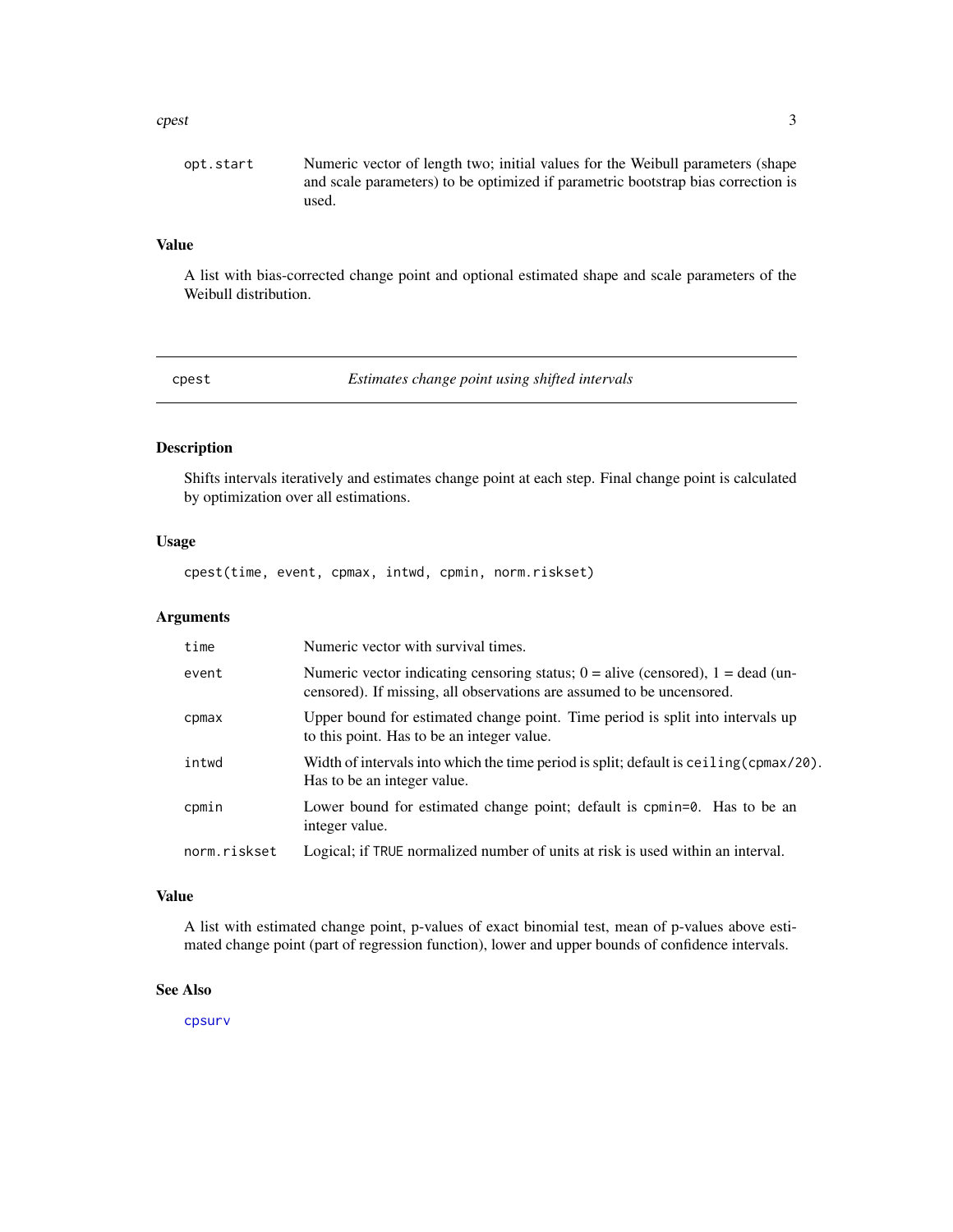#### <span id="page-3-1"></span><span id="page-3-0"></span>Description

Change point estimation for survival data based on exact binomial test.

#### Usage

```
cpsurv(time, event, cpmax, intwd, cpmin = 0, censoring = c("random","type1", "no"), censpoint = NULL, biascorrect = FALSE,
 parametric = FALSE, B.correct = 49, opt.start = c(0.1, 50),
 boot.ci = FALSE, B = 999, conf.level = 0.95, norm.riskset = TRUE,
  seed = NULL, parallel = TRUE, cores = 4L)
```
#### Arguments

| time        | Numeric vector with survival times.                                                                                                                                                                                                                                                                                                                                                                                   |
|-------------|-----------------------------------------------------------------------------------------------------------------------------------------------------------------------------------------------------------------------------------------------------------------------------------------------------------------------------------------------------------------------------------------------------------------------|
| event       | Numeric vector indicating censoring status; $0 =$ alive (censored), $1 =$ dead (un-<br>censored). If missing, all observations are assumed to be uncensored.                                                                                                                                                                                                                                                          |
| cpmax       | Upper bound for estimated change point. Time period is split into intervals up<br>to this point. Has to be an integer value.                                                                                                                                                                                                                                                                                          |
| intwd       | Width of intervals into which the time period is split; default is ceiling (cpmax/20).<br>Has to be an integer value.                                                                                                                                                                                                                                                                                                 |
| cpmin       | Lower bound for estimated change point; default is cpmin=0. Has to be an<br>integer value.                                                                                                                                                                                                                                                                                                                            |
| censoring   | Type of right-censoring for simulated data on which the bootstrap bias correction<br>is based. Possible types are "random" for <i>random censoring</i> (default), "type1"<br>for Type I censoring or "no" for data without censored observations. Because<br>simulated data should be similar to given data, the censoring type is adapted<br>from vector 'events' if given and argument 'censoring' is ignored than. |
| censpoint   | Point of Type I censoring; if missing, minimum time after which all events are<br>equal to 0 is used. Censpoint is only needed for bootstrap bias correction.                                                                                                                                                                                                                                                         |
| biascorrect | Logical; if TRUE, a bootstrap bias correction is performed; see 'Details'.                                                                                                                                                                                                                                                                                                                                            |
| parametric  | Indicator for parametric bias-correction (see Details for more information).                                                                                                                                                                                                                                                                                                                                          |
| B.correct   | Number of bootstrap samples for bias-correction; defaults to 49.                                                                                                                                                                                                                                                                                                                                                      |
| opt.start   | Numeric vector of length two; initial values for the Weibull parameters (shape<br>and scale parameters) to be optimized if parametric bootstrap bias correction is<br>used.                                                                                                                                                                                                                                           |
| boot.ci     | Indicator if confidence intervals (and thereby standard deviation) should be cal-<br>culated by bootstrap sampling. Please note the extended runtime (see details for<br>examples).                                                                                                                                                                                                                                   |
| B           | Number of bootstrap samples for confidence intervals; defaults to 999.                                                                                                                                                                                                                                                                                                                                                |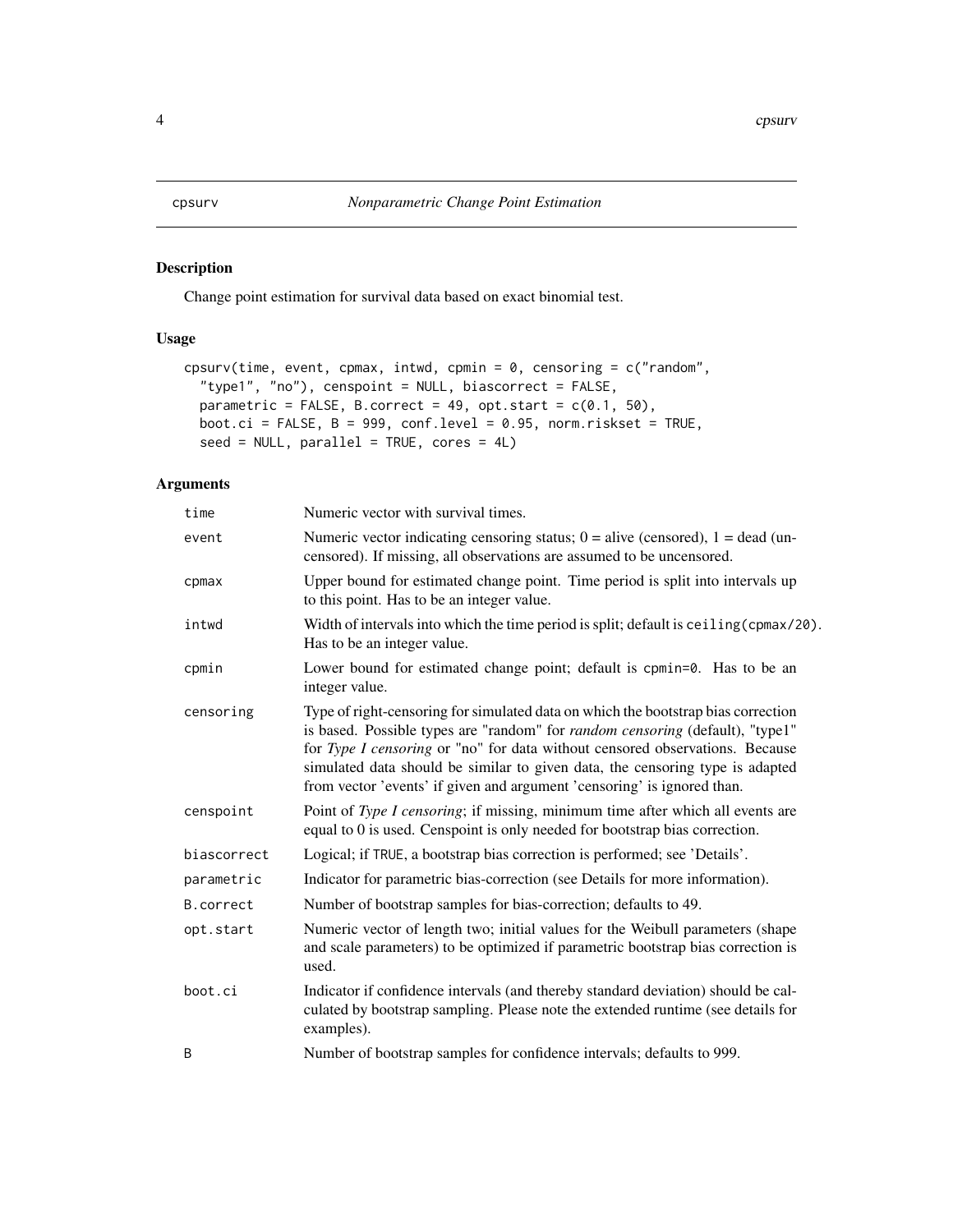#### cpsurv 5

| conf.level   | Confidence level for bootstrap confidence intervals.                                                                                       |
|--------------|--------------------------------------------------------------------------------------------------------------------------------------------|
| norm.riskset | Logical; if TRUE normalized number of units at risk is used within an interval.                                                            |
| seed         | Seed for random number generator (optional).                                                                                               |
| parallel     | Indicator if bootstrap-sampling is executed parallelized (based on package 'par-<br>allel'); operating system is identified automatically. |
| cores        | Number of CPU-cores that are used for parallelization; maximum possible value<br>is the detected number of logical CPU cores.              |

#### Details

Change point is a point in time, from which on the hazard rate is supposed to be constant. For its estimation the timeline up to cpmax is split into equidistant intervals of width intwd and exact binomial tests are executed for each interval. The change point is estimated by fitting a regression model on the resulting p-values. See Brazzale *et al* (2017) for details.

For bootstrap bias correction the change point is estimated for a given number (B.correct) of bootstrap samples whereupon the bias is built by subtracting their median from primary estimation. Depending on argument parametric the data for bootstrapping are simulated either parametric (Weibull distributed with estimated shape and scale parameters) or nonparametric (based on Kaplan-Meier estimation).

#### Value

| cp         | estimated change point                                          |
|------------|-----------------------------------------------------------------|
| p.values   | p-values resulting from exact binomial test                     |
| pv.mean    | mean of p-values for intervals above the estimated change point |
| lower.lim  | lower interval limits                                           |
| upper.lim  | upper interval limits                                           |
| cp.bc      | bias corrected change point                                     |
| ml.shape   | ML estimator of shape parameter for Weibull distribution        |
| ml.scale   | ML estimator of scale parameter for Weibull distribution        |
| cp.boot    | estimated change points for bootstrap samples                   |
| sd         | standard deviation estimated by bootstrap sampling              |
| ci.normal  | confidence interval with normal approximation                   |
| ci.percent | bootstrap percentile interval                                   |
| conf.level | the conf. level argument passed to cpsurv                       |
| B          | the B argument passed to cpsurv                                 |
| time       | the time argument passed to cpsurv                              |
| event      | the event argument passed to cpsurv                             |
| cpmax      | the cpmax argument passed to cpsurv                             |
| intwd      | the intwd argument passed to cpsurv                             |
| call       | matched call                                                    |
|            |                                                                 |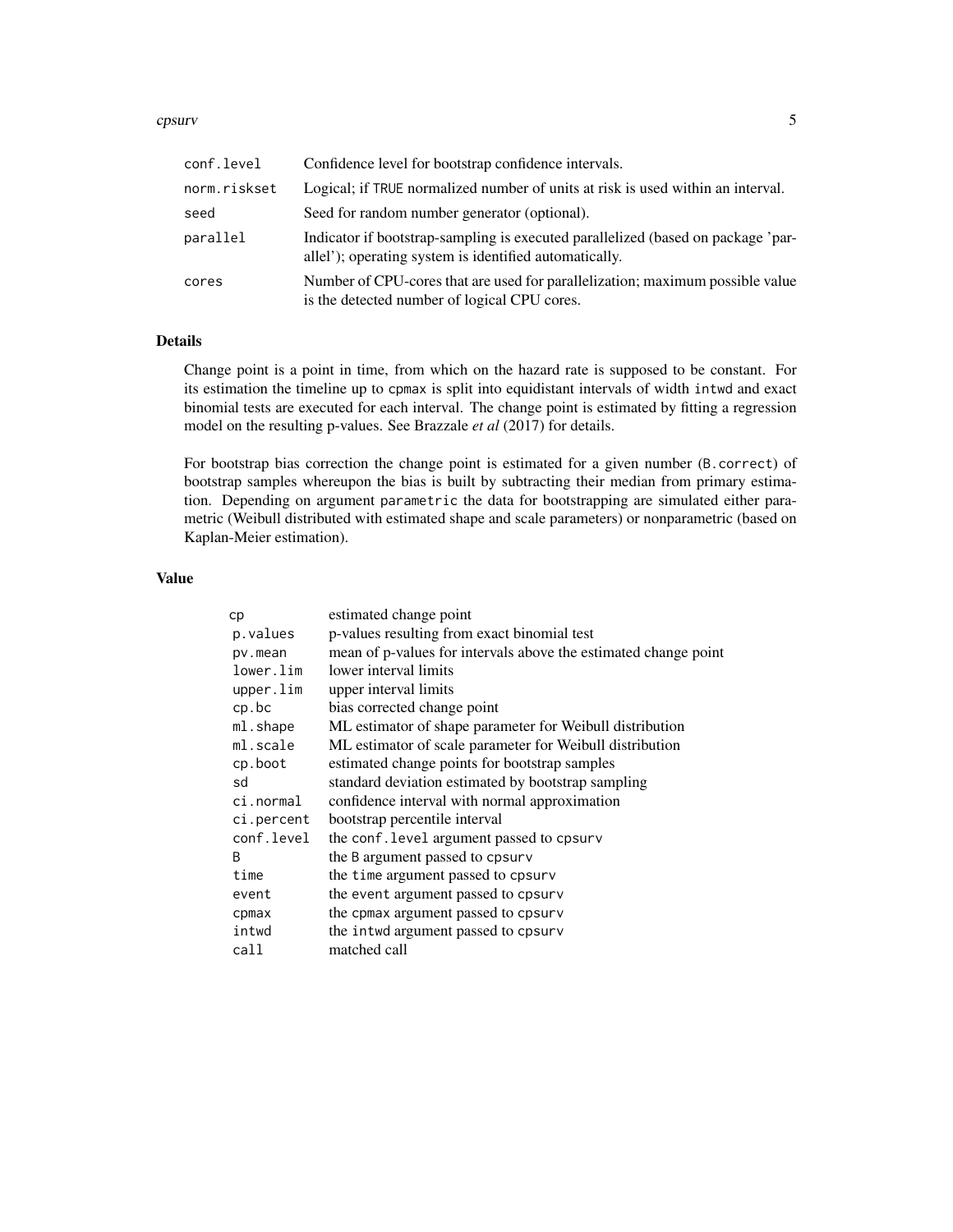#### <span id="page-5-0"></span>Author(s)

Stefanie Krügel <stefanie.kruegel@gmail.com>

#### References

Brazzale, A. R. and Küchenhoff, H. and Krügel, S. and Hartl, W. (2017) *Nonparametric change point estimation for survival distributions with a partially constant hazard rate.*

#### Examples

```
data(survdata)
# estimate change point for survdata (random censored)
cp <- cpsurv(survdata$time, survdata$event, cpmax = 360, intwd = 20)
summary(cp)
## Not run:
# estimation with parametric bootstrap bias correction
cp_param <- cpsurv(survdata$time, survdata$event, cpmax = 360, intwd = 20,
            biascorrect = TRUE, parametric = TRUE)
summary(cp_param)
# with bootstrap confidence intervals and parametric bootstrap bias
cp_ci <- cpsurv(survdata$time, survdata$event, cpmax = 360, intwd = 20,
biascorrect = TRUE, parametric = FALSE, boot.ci = TRUE, cores = 4, seed = 36020)
# runtime: approx. 180 min (with Intel(R) Core(TM) i7 CPU 950 @ 3.07GHz, 4 logical CPUs used)
```

```
## End(Not run)
```
km.sim.survtimes *Simulates Survival Times using Kaplan-Meier*

#### Description

Simulates Survival Times using Kaplan-Meier

#### Usage

```
km.sim.survtimes(nobs, time, event, weibexp, changeP = NULL)
```
#### Arguments

| nobs    | Number of observations.                                                                                                                                                                                       |
|---------|---------------------------------------------------------------------------------------------------------------------------------------------------------------------------------------------------------------|
| time    | Numeric vector with survival times.                                                                                                                                                                           |
| event   | Numeric vector indicating censoring status; $0 =$ alive (censored), $1 =$ dead (un-<br>censored). If missing, all observations are assumed to be uncensored.                                                  |
| weibexp | Logical; if TRUE, survival times above change point have constant hazard; if<br>FALSE all survival times are generated by using the estimated survival curve<br>(relevant for generation of censoring times). |
| changeP | Change point                                                                                                                                                                                                  |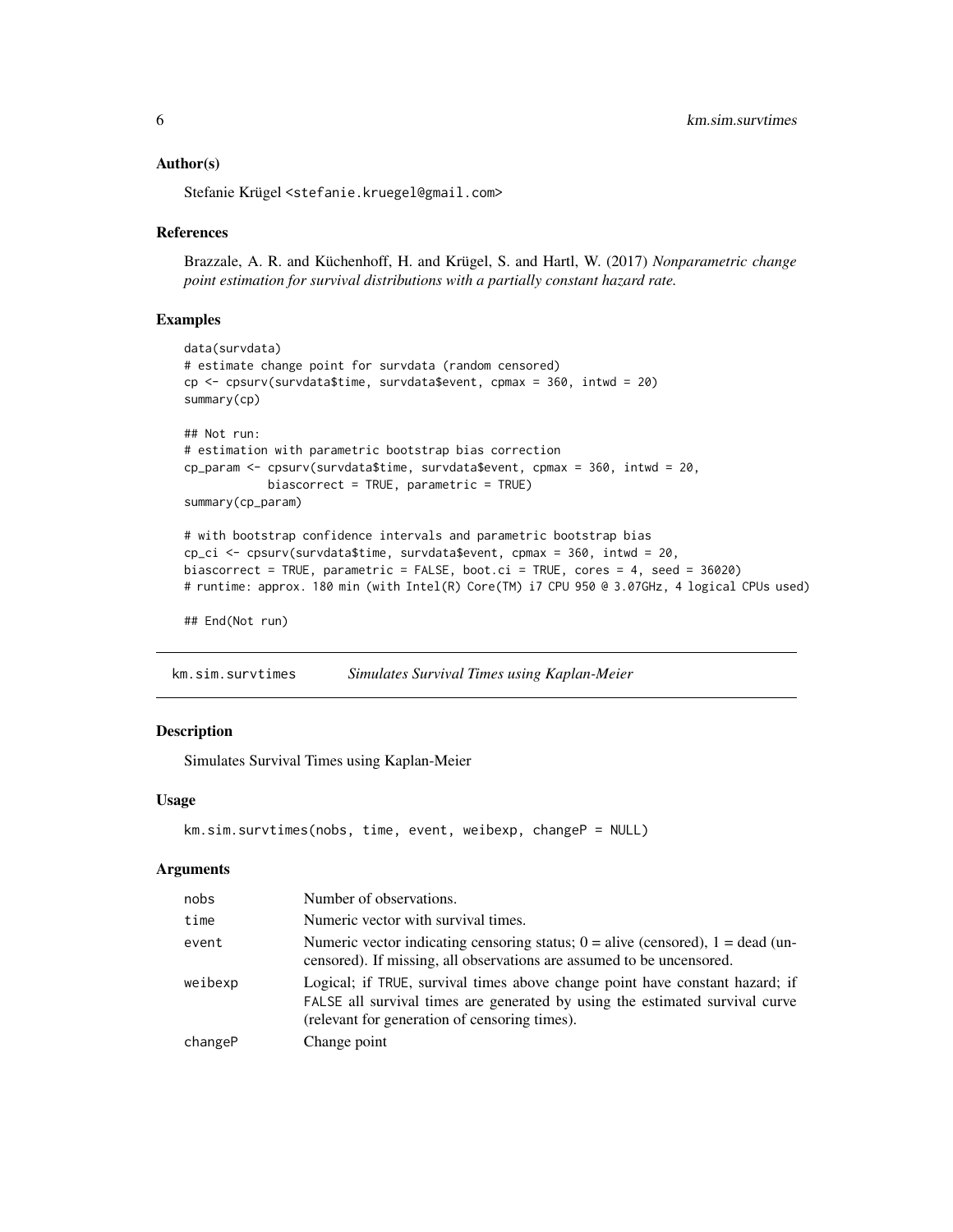<span id="page-6-0"></span>neg.loglik.WeibExp *Negative Log-Likelihood for Weibull-Exponential Distribution*

#### Description

Negative Log-Likelihood for Weibull-Exponential Distribution

#### Usage

neg.loglik.WeibExp(param, changeP, time, event)

#### Arguments

| param   | Shape and scale parameter for Weibull distribution.                                  |
|---------|--------------------------------------------------------------------------------------|
| changeP | Changepoint.                                                                         |
| time    | Vector of survival times.                                                            |
| event   | Vector indicating censoring status; $0 =$ alive (censored), $1 =$ dead (uncensored). |

#### Value

Value of the negative log-likelihood.

plot.cpsurv *Plot method for objects of class cpsurv*

#### Description

Plot method for objects of class 'cpsurv' inheriting from a call to [cpsurv](#page-3-1).

#### Usage

```
## S3 method for class 'cpsurv'
plot(x, type = "all", ci = TRUE, ci_type = c("perc","norm"), const.haz = TRUE, regline = TRUE, legend = TRUE, xlim = NULL,
 ylim = NULL, main = NULL, xlab = NULL, ylab = NULL, min.time,
 max.time, n.est.grid = 101, ask = TRUE, ...)
```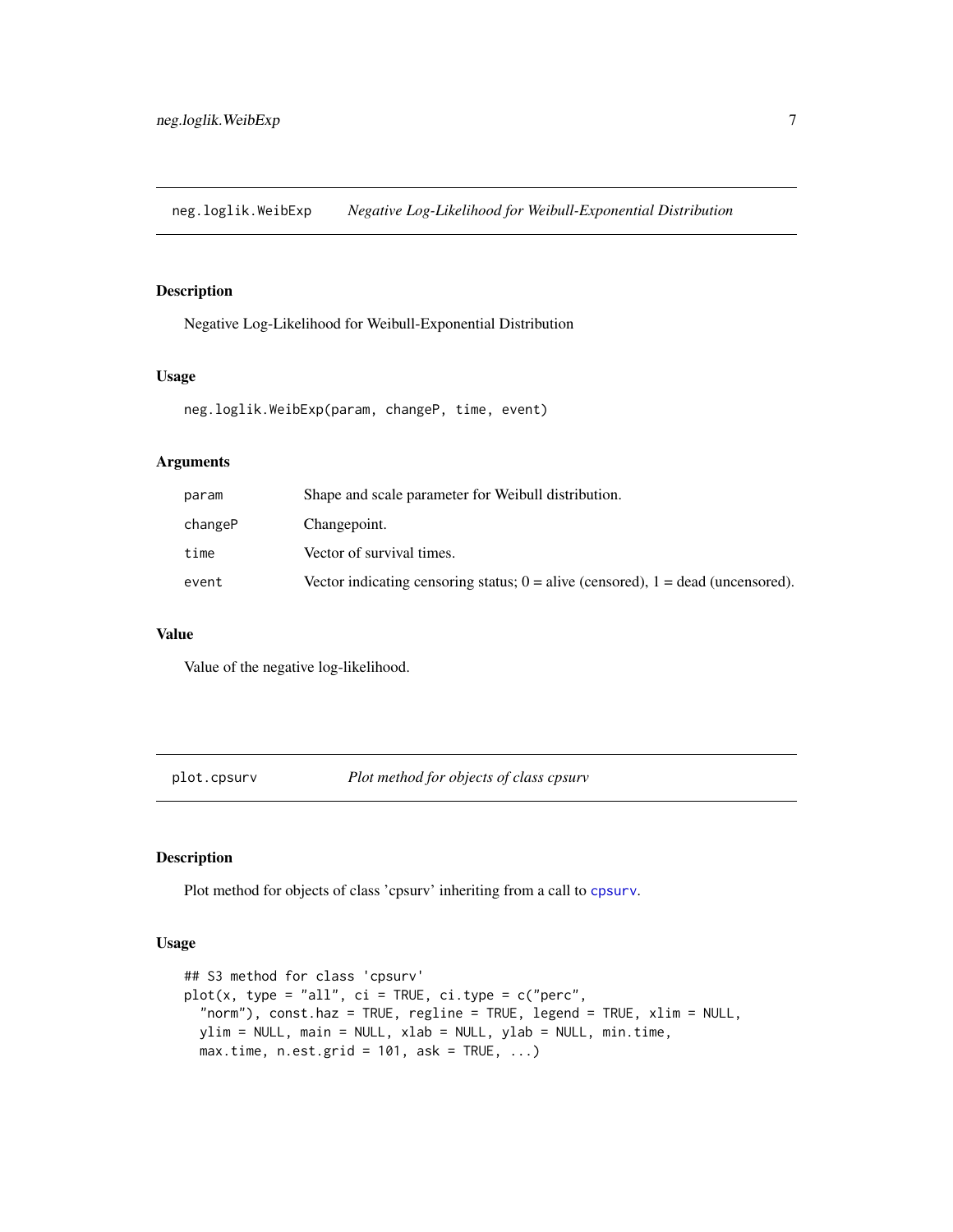### <span id="page-7-0"></span>Arguments

| х          | An object of class 'cpsurv' (estimated with cpsurv).                                                                                                                                                   |
|------------|--------------------------------------------------------------------------------------------------------------------------------------------------------------------------------------------------------|
| type       | A vector of character strings to select the plots for printing. The value should be<br>any subset of the values c("pvals", "events", "hazard") or simply "all", where all<br>possible plots are shown. |
| ci         | Logical; if TRUE, a bootstrap confidence interval is plotted (if existing).                                                                                                                            |
| ci.type    | Character representing the type of confidence interval to plot (if existing); "perc"<br>for percentile interval and "norm" for CI with normal approximation (default is<br>"perc").                    |
| const.haz  | Logical; if TRUE, the estimated constant hazardrate is plotted.                                                                                                                                        |
| regline    | Logical; if TRUE, the regression line is plotted.                                                                                                                                                      |
| legend     | Logical; if TRUE, the plots contain legends.                                                                                                                                                           |
| xlim       | Vector with x limits (timeline) for each plot if supplied; default is $c(0, x \text{Scpmax})$ .                                                                                                        |
| ylim       | Vector with y limits for plots of type "events" and "hazard". For changing ylim<br>for only one of them, plot them separately by use of argument 'type'.                                               |
| main       | Main title for each plot if supplied.                                                                                                                                                                  |
| xlab       | Character vector used as x label for all plots if supplied.                                                                                                                                            |
| ylab       | Character vector used as y label for all plots if supplied.                                                                                                                                            |
| min.time   | Left bound of time domain used for muhaz. If missing, min.time is considered<br>0.                                                                                                                     |
| max.time   | Right bound of time domain used for muhaz. If missing, value 'cpmax' of object<br>x is used.                                                                                                           |
| n.est.grid | Number of points in the estimation grid, where hazard estimates are computed<br>(used for muhaz). Default value is 101.                                                                                |
| ask        | If TRUE, the user is asked for input, before a new figure is drawn.                                                                                                                                    |
| .          | Additional arguments passed through to plotting functions.                                                                                                                                             |

### Details

The value type  $=$  "pvals" produces a plot with p-values used to estimate the stump regression model with superimposed least squares regression line. For type = "events" a barplot is produced with frequency of events per unit at risk for each interval (with length intwd. For type = "hazard" the estimated hazard rate (based on [muhaz](#page-0-0)) is plotted with optional (normal- or percentile-) confidence intervals and the estimated constant hazard rate.

#### See Also

[muhaz](#page-0-0)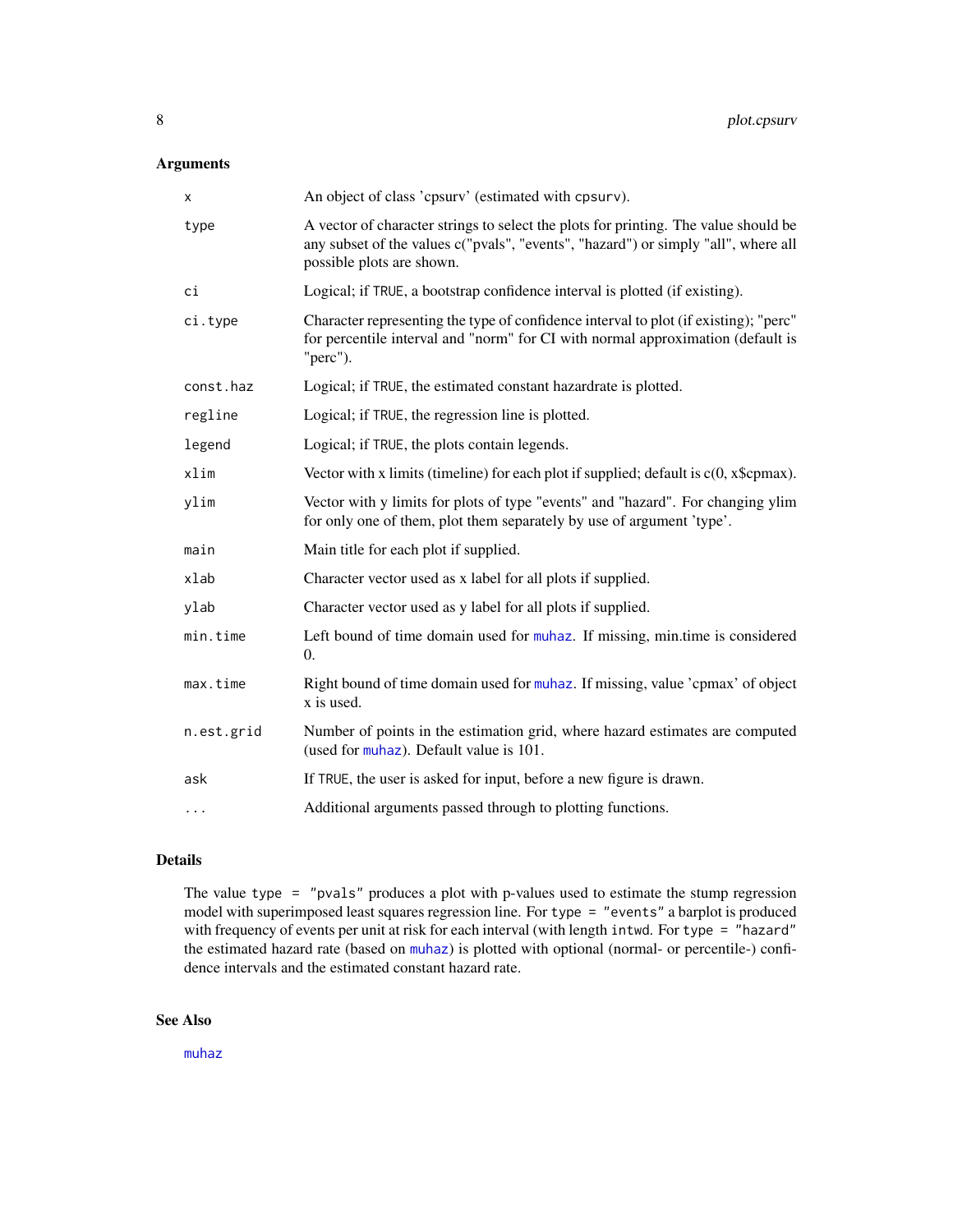#### <span id="page-8-0"></span>sim.survdata 9

#### Examples

```
data(survdata)
cp <- cpsurv(survdata$time, survdata$event, cpmax = 360, intwd = 10)
plot(cp, ask = FALSE)
## Not run:
cp <- cpsurv(survdata$time, survdata$event, cpmax = 360, intwd = 10,
boot.ci = TRUE)
plot(cp, type = "pvals", ask = FALSE)
## End(Not run)
```
sim.survdata *Simulate Survival Data with Change Point*

#### Description

Simulates Weibull distributed survival data from a given data set with change point above which hazard rate is constant.

#### Usage

```
sim.survdata(time, event, changeP, shape, scale, censoring, censpoint,
 times.int, parametric)
```
#### Arguments

| time       | Numeric vector with survival times.                                                                                                                          |
|------------|--------------------------------------------------------------------------------------------------------------------------------------------------------------|
| event      | Numeric vector indicating censoring status; $0 =$ alive (censored), $1 =$ dead (un-<br>censored). If missing, all observations are assumed to be uncensored. |
| changeP    | Change point.                                                                                                                                                |
| shape      | Shape parameter of Weibull distribution.                                                                                                                     |
| scale      | Scale parameter of Weibull distribution.                                                                                                                     |
| censoring  | Logical; if TRUE, censored data are generated.                                                                                                               |
| censpoint  | Censoring point for Type I censoring.                                                                                                                        |
| times.int  | Logical; if TRUE, returned survival times are integers.                                                                                                      |
| parametric | Logical; if TRUE, survival times are generated parametrically by inverse trans-<br>form sampling; otherwise Kaplan-Meier is used for simulation.             |

### Value

A dataset with survival times and corresponding censoring status ('event').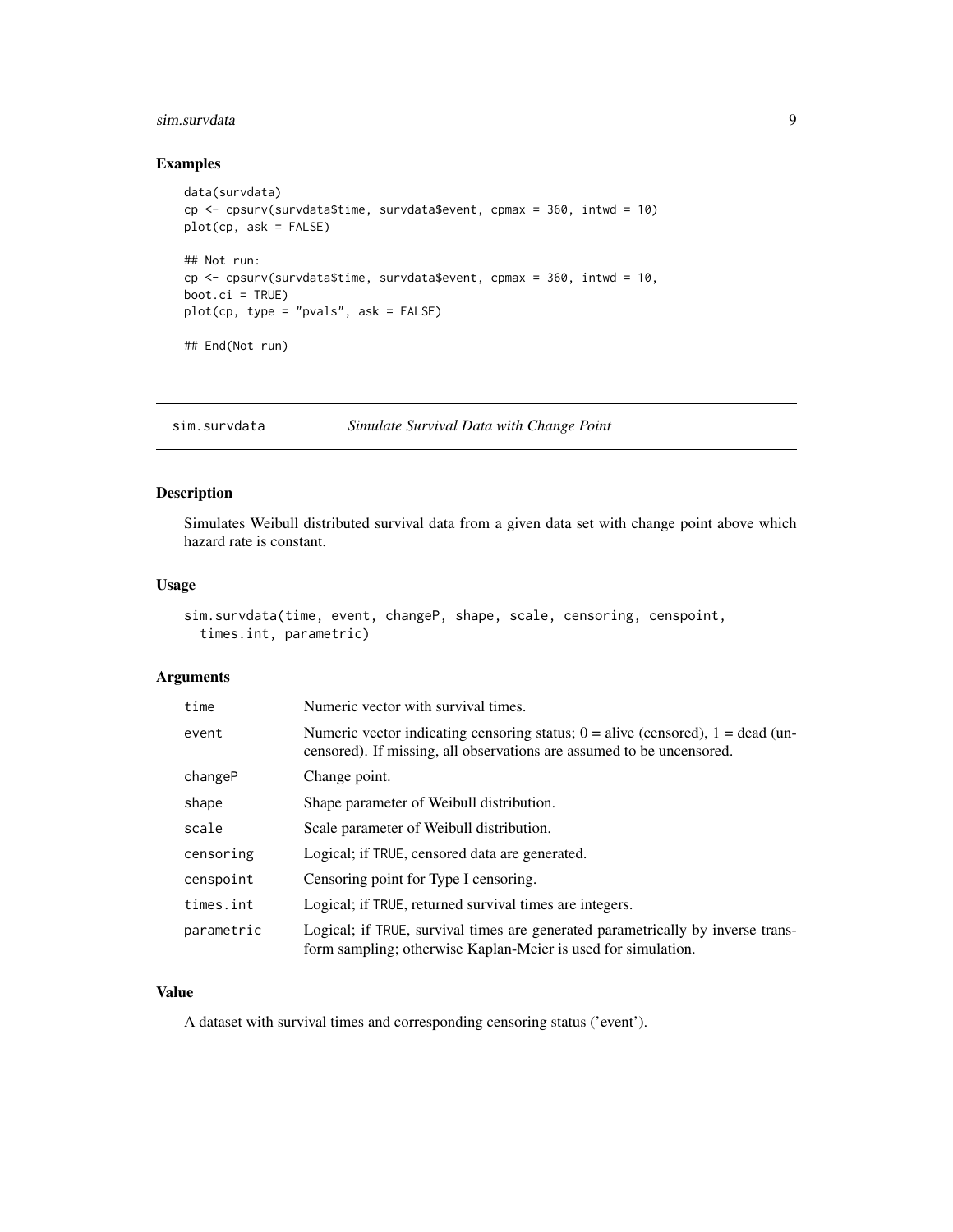<span id="page-9-0"></span>summarize.cpsurv *Summarize and print cpsurv objects*

#### Description

Summary and print methods for objects inheriting from a call to [cpsurv](#page-3-1).

#### Usage

```
## S3 method for class 'cpsurv'
print(x, \ldots)## S3 method for class 'cpsurv'
summary(object, ...)
```
## S3 method for class 'summary.cpsurv'  $print(x, \ldots)$ 

#### Arguments

| $\mathsf{x}$            | An object of class cpsurv or summary, cpsurv to be printed out. |
|-------------------------|-----------------------------------------------------------------|
| $\cdot$ $\cdot$ $\cdot$ | not used                                                        |
| object                  | An object of class cpsurv.                                      |

### Details

The main results from cpsurv are printed out in a well-arranged format. If the estimated change point is bias corrected, both estimates (the original, and the corrected one) are shown in the summary. If a bootstrap-sampling was executed, the output contains a summary of the resultant bootstrapestimates.

#### See Also

#### [cpsurv](#page-3-1)

#### Examples

```
data(survdata)
cpest <- cpsurv(survdata$time, survdata$event, cpmax = 360)
summary(cpest)
```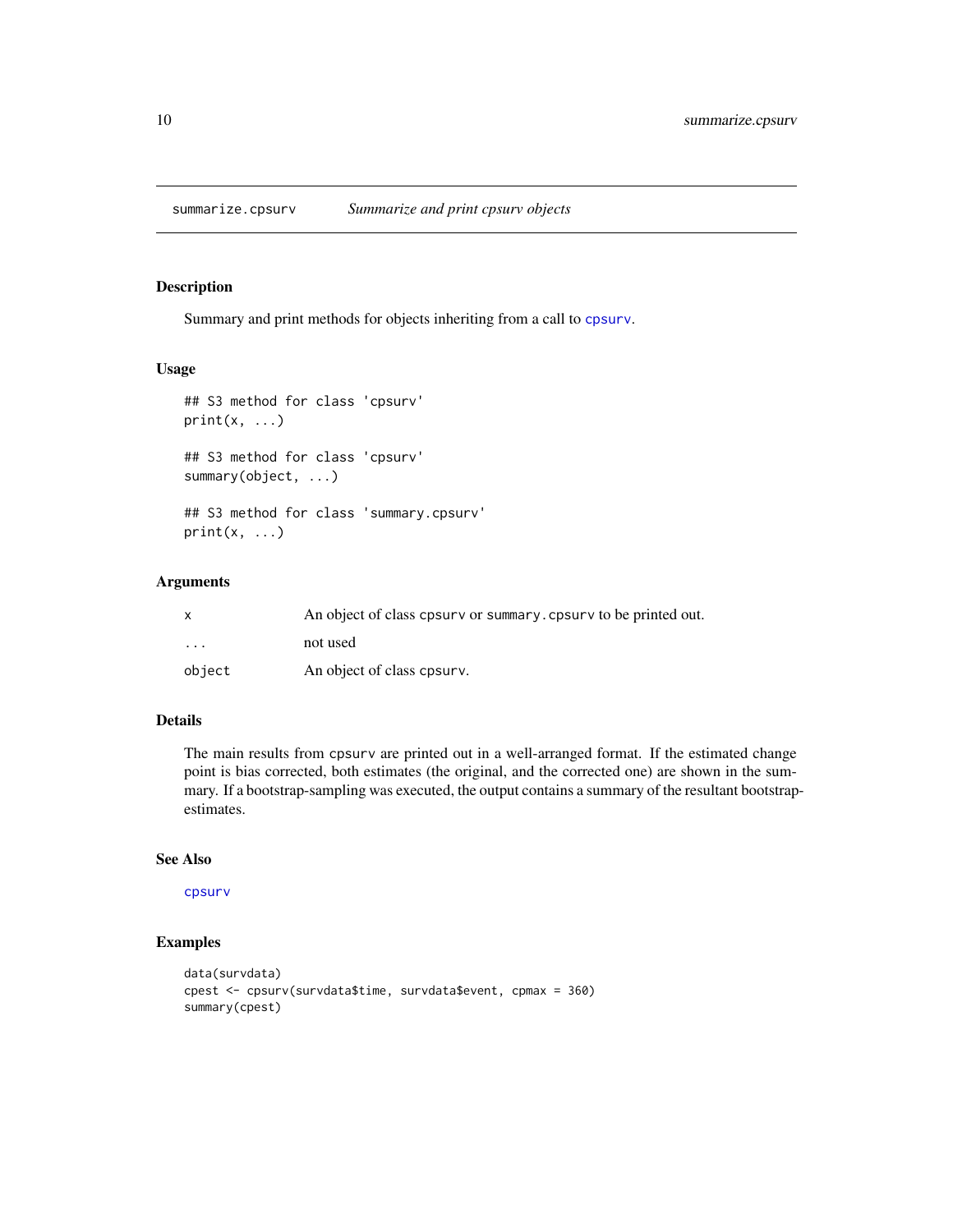<span id="page-10-0"></span>

#### Description

A simulated dataset with 1500 fake right-censored survival times with a change point at time = 90. The survival times are Weibull distributed with parameters shape =  $0.44$  and scale = 100 below the change point and have a constant hazard rate above.

#### Usage

survdata

#### Format

time survival or censoring time event censoring status  $(0 = alive, 1 = dead)$